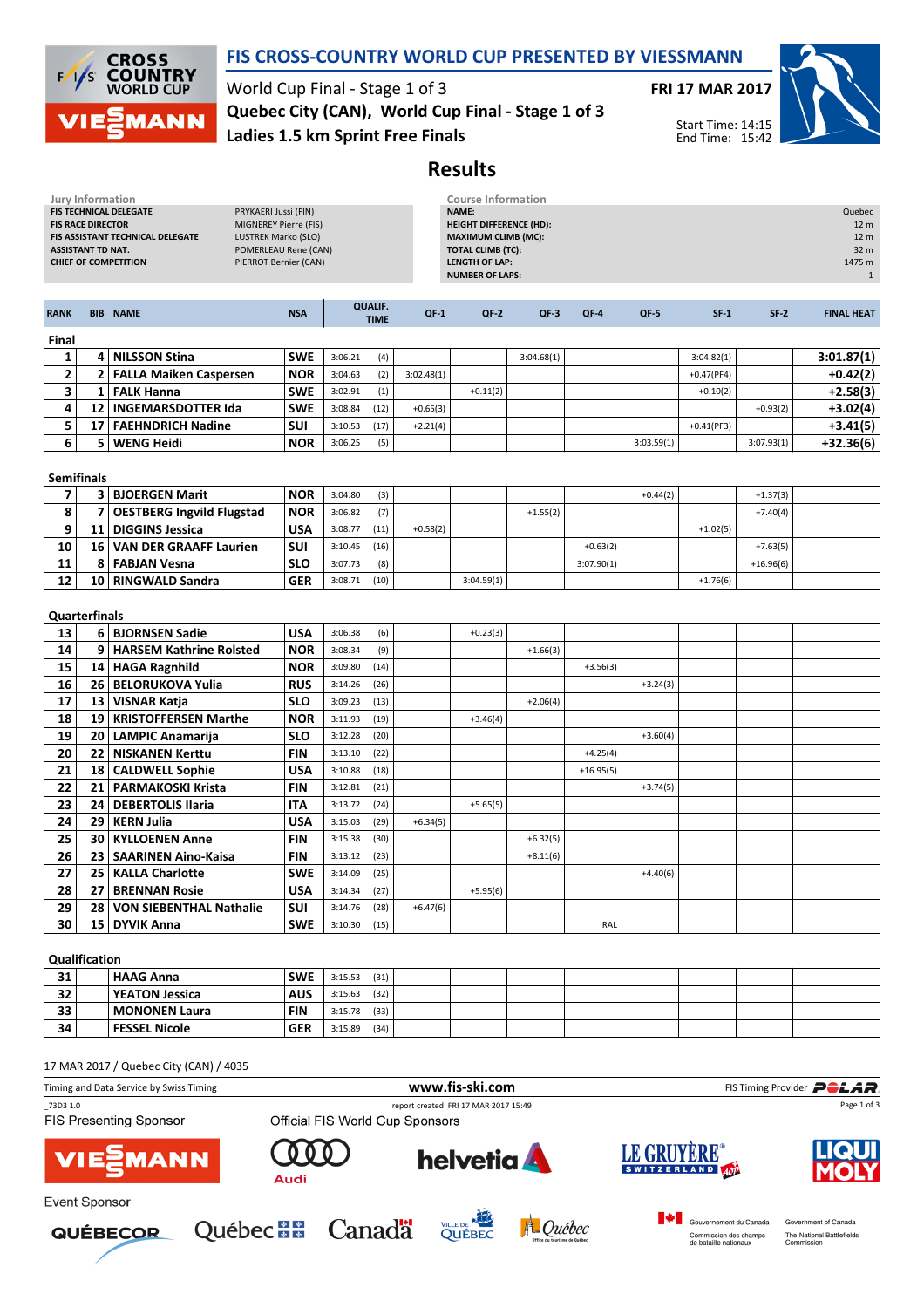

## FIS CROSS-COUNTRY WORLD CUP PRESENTED BY VIESSMANN

Results

World Cup Final - Stage 1 of 3 Ladies 1.5 km Sprint Free Finals Quebec City (CAN), World Cup Final - Stage 1 of 3 FRI 17 MAR 2017



Start Time: 14:15 End Time: 15:42

| <b>RANK</b>          | <b>BIB NAME</b>                               | <b>NSA</b>        | <b>QUALIF.</b><br><b>TIME</b>      | $QF-1$ | $QF-2$ | $QF-3$ | QF-4 | $QF-5$ | $SF-1$ | $SF-2$ | <b>FINAL HEAT</b> |
|----------------------|-----------------------------------------------|-------------------|------------------------------------|--------|--------|--------|------|--------|--------|--------|-------------------|
| Qualification        |                                               |                   |                                    |        |        |        |      |        |        |        |                   |
| 35                   | <b>CARL Victoria</b>                          | <b>GER</b>        | 3:16.41<br>(35)                    |        |        |        |      |        |        |        |                   |
| 36                   | <b>SARGENT Ida</b>                            | <b>USA</b>        | 3:16.55<br>(36)                    |        |        |        |      |        |        |        |                   |
| 37                   | <b>STADLOBER Teresa</b>                       | <b>AUT</b>        | 3:17.02<br>(37)                    |        |        |        |      |        |        |        |                   |
| 38                   | <b>BOEHLER Stefanie</b>                       | <b>GER</b>        | 3:17.24<br>(38)                    |        |        |        |      |        |        |        |                   |
| 39                   | <b>KOLB Hanna</b>                             | <b>GER</b>        | 3:17.34<br>(39)                    |        |        |        |      |        |        |        |                   |
| 40                   | <b>TCHEKALEVA Yulia</b>                       | <b>RUS</b>        | 3:17.50<br>(40)                    |        |        |        |      |        |        |        |                   |
| 41                   | <b>BEATTY Dahria</b>                          | <b>CAN</b>        | 3:17.65<br>(41)                    |        |        |        |      |        |        |        |                   |
| 42                   | <b>BROCARD Elisa</b>                          | <b>ITA</b>        | 3:17.68<br>(42)                    |        |        |        |      |        |        |        |                   |
| 43                   | <b>WIKEN Emma</b>                             | <b>SWE</b>        | 3:17.99<br>(43)                    |        |        |        |      |        |        |        |                   |
| 44                   | <b>HENNIG Katharina</b>                       | <b>GER</b>        | 3:18.08<br>(44)                    |        |        |        |      |        |        |        |                   |
| 45                   | <b>NISHIKAWA Emily</b>                        | CAN               | 3:18.41<br>(45)                    |        |        |        |      |        |        |        |                   |
| 46                   | <b>SEDOVA Anastasia</b>                       | <b>RUS</b>        | 3:18.88<br>(46)                    |        |        |        |      |        |        |        |                   |
| 47                   | <b>BROWNE Cendrine</b>                        | <b>CAN</b>        | 3:19.05<br>(47)                    |        |        |        |      |        |        |        |                   |
| 48                   | <b>FLOWERS Erika</b>                          | <b>USA</b>        | 3:19.48<br>(48)                    |        |        |        |      |        |        |        |                   |
| 49                   | <b>GANZ Caterina</b>                          | <b>ITA</b>        | 3:19.80<br>(49)                    |        |        |        |      |        |        |        |                   |
| 50                   | <b>MILLER Kaitlynn</b>                        | <b>USA</b>        | 3:20.40<br>(50)                    |        |        |        |      |        |        |        |                   |
| 51                   | <b>DUPONT Andrea</b>                          | CAN               | 3:20.77<br>(51)                    |        |        |        |      |        |        |        |                   |
| 52                   | <b>TAYLOR Annika</b>                          | GBR               | 3:21.24<br>(52)                    |        |        |        |      |        |        |        |                   |
| 53                   | <b>PATTERSON Caitlin</b>                      | <b>USA</b>        | (53)<br>3:21.36                    |        |        |        |      |        |        |        |                   |
| 54                   | <b>RORABAUGH Becca</b>                        | <b>USA</b>        | (54)<br>3:21.42                    |        |        |        |      |        |        |        |                   |
| 55                   | <b>HOLMES Chelsea</b>                         | <b>USA</b>        | 3:22.74<br>(55)                    |        |        |        |      |        |        |        |                   |
| 56                   | <b>CARRIER-LAFORTE Sophie</b>                 | <b>CAN</b>        | 3:23.33<br>(56)                    |        |        |        |      |        |        |        |                   |
| 57                   | <b>BENDER Jennie</b>                          | <b>USA</b>        | 3:23.59<br>(57)                    |        |        |        |      |        |        |        |                   |
| 58                   | <b>PETITJEAN Mathilde-Amivi</b>               | <b>TOG</b>        | 3:24.89<br>(58)                    |        |        |        |      |        |        |        |                   |
| 59                   | <b>STEWART-JONES Katherine</b>                | CAN               | 3:28.33<br>(59)                    |        |        |        |      |        |        |        |                   |
| 60                   | <b>RICHARDSON Annika</b>                      | <b>CAN</b>        | 3:28.55<br>(60)                    |        |        |        |      |        |        |        |                   |
| 61                   | <b>WHITE Sadie</b>                            | <b>CAN</b>        | 3:28.83<br>(61)                    |        |        |        |      |        |        |        |                   |
| 62                   | <b>GUINEY Elizabeth</b>                       | <b>USA</b>        | 3:28.87<br>(62)                    |        |        |        |      |        |        |        |                   |
| 63                   | <b>VEZINA Frederique</b>                      | <b>CAN</b>        | 3:29.60<br>(63)                    |        |        |        |      |        |        |        |                   |
| 64                   | <b>KOBAYASHI Yuki</b>                         | JPN               | 3:30.57<br>(64)                    |        |        |        |      |        |        |        |                   |
| 65                   | <b>LECLAIR Laura</b>                          | CAN               | 3:32.12<br>(65)                    |        |        |        |      |        |        |        |                   |
| 66                   | <b>WEAVER Katherine</b>                       | CAN               | 3:32.43<br>(66)                    |        |        |        |      |        |        |        |                   |
| 67                   | <b>SERRATORE Mia</b>                          | <b>CAN</b>        | 3:32.47<br>(67)                    |        |        |        |      |        |        |        |                   |
| 68                   | <b>TAKIZAWA Kozue</b>                         | JPN               | 3:33.46<br>(68)                    |        |        |        |      |        |        |        |                   |
| 69<br>70             | <b>MACLEAN Alannah</b><br><b>HICKS Annika</b> | CAN               | 3:34.05<br>(69)                    |        |        |        |      |        |        |        |                   |
| 71                   | <b>COMPTON Lisle</b>                          | CAN<br><b>CAN</b> | 3:35.74<br>(70)<br>3:39.57<br>(71) |        |        |        |      |        |        |        |                   |
| 72                   | <b>MOURAO Jaqueline</b>                       | <b>BRA</b>        | (72)<br>3:42.00                    |        |        |        |      |        |        |        |                   |
|                      |                                               |                   |                                    |        |        |        |      |        |        |        |                   |
|                      | <b>Did Not Start - Qualification</b>          |                   |                                    |        |        |        |      |        |        |        |                   |
|                      | <b>STEPHEN Elizabeth</b>                      | <b>USA</b>        |                                    |        |        |        |      |        |        |        |                   |
|                      |                                               |                   |                                    |        |        |        |      |        |        |        |                   |
| <b>Jury Decision</b> |                                               |                   |                                    |        |        |        |      |        |        |        |                   |
|                      | <b>Ranked as last - Obstruction</b>           |                   |                                    |        |        |        |      |        |        |        |                   |
|                      | <b>DYVIK Anna</b>                             | <b>SWE</b>        |                                    |        |        |        |      |        |        |        |                   |

17 MAR 2017 / Quebec City (CAN) / 4035